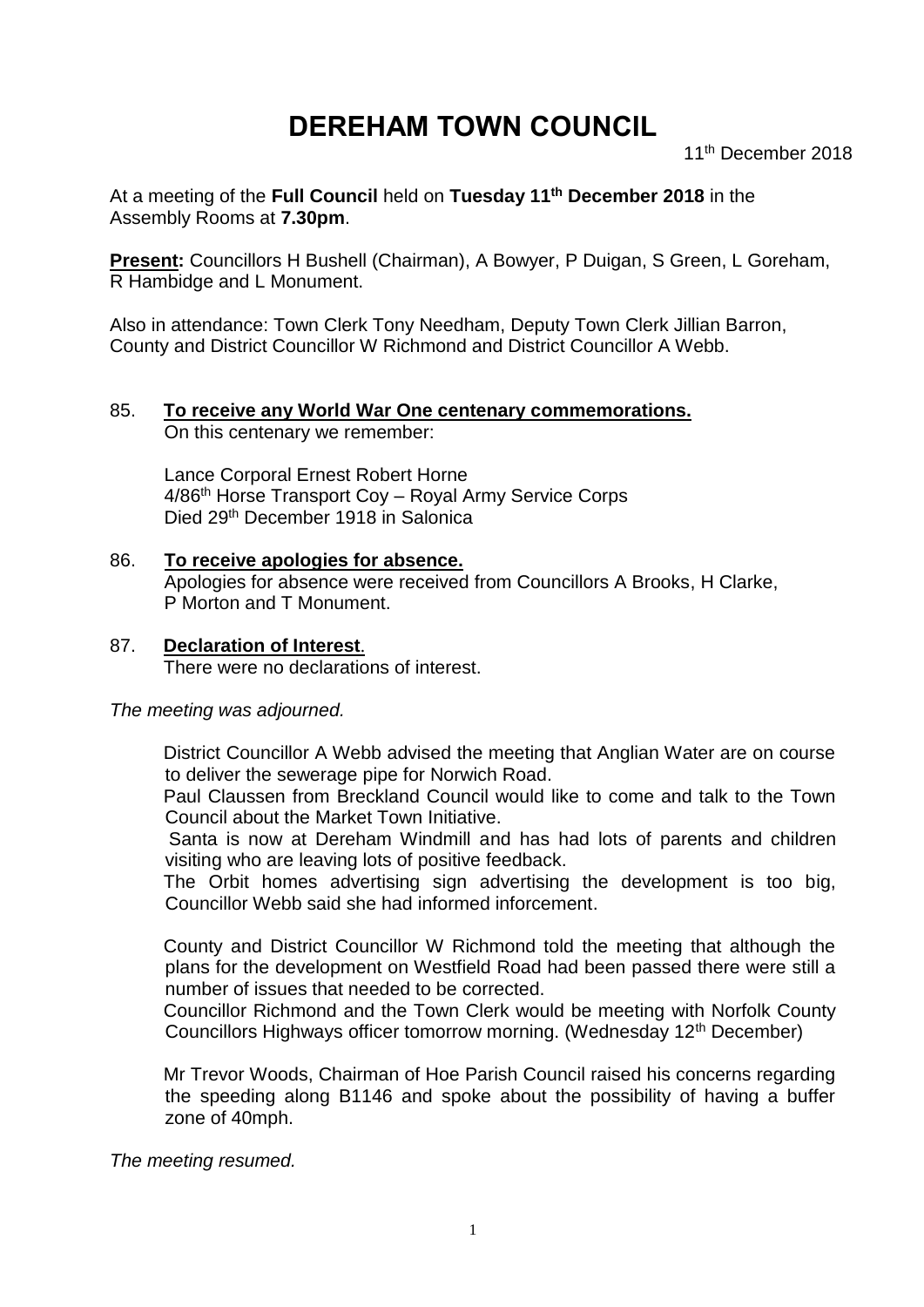## 88. **To receive announcements.**

The Mayor, Councillor H Bushell announced that she had attended the following events:

| 16 <sup>th</sup> November 2018 - | <b>RNLI Pot of Gold</b>                         |
|----------------------------------|-------------------------------------------------|
| 15 <sup>th</sup> November 2018 - | Meeting with Dereham Police                     |
| 22 <sup>nd</sup> November 2018 - | <b>Toftwood Village Hall AGM</b>                |
| 24 <sup>th</sup> November 2018 - | Meeting with neighbouring parishes              |
| 27 <sup>th</sup> November 2018 - | Forget Me Not Meeting                           |
| 3 <sup>rd</sup> December 2018 -  | Northgate School, Art Exhibition Awards         |
| 3 <sup>rd</sup> December 2018 -  | Bell Rings at St Nicholas Church                |
| 5 <sup>th</sup> December 2018 -  | <b>Christmas Lunch at Meeting Point</b>         |
| 6 <sup>th</sup> December 2018 -  | Ward Gethin Archer Raffle for the Air Ambulance |
|                                  |                                                 |

89. To receive, confirm as correct and sign the minutes of the **Full Council** meeting held on **Tuesday 13th November 2018.**

Proposed by Councillor H Bushell, seconded by Councillor A Bowyer, the minutes of the Full Council meeting Tuesday 13<sup>th</sup> November 2018 were agreed and signed subject to minor amendments.

### 90. **Heritage & Open Spaces Committee**

(a) To receive, confirm as correct and sign the minutes of the meeting held on **Tuesday 27th November 2018.**

Proposed by Councillor P Duigan, seconded by Councillor L Monument, the minutes of the Heritage & Open Space Committee meeting Tuesday 27<sup>th</sup> November 2018 were agreed and signed.

(b) To receive a report from the Chairman, discuss any matters arising therefrom and vote on recommendations.

The following recommendation was agreed and approved by the Council without amendment:

### **To consider projects for parish partnership scheme.**

It was agreed that funding from the parish partnership scheme should be applied for the following projects:

- 1. Children Crossing flashing sign(s) on Quebec Road for Northgate High School crossing point - £9000
- 2. Highway entry signs on NCC roads leading into Dereham £6000
- 3. Improvements to the surface of the restricted byways around the Neatherd - £6000

Project 1 would be the priority.

### **To consider moving bus shelter from Hillcrest Avenue.**

It was agreed that the bus shelter in Hillcrest Avenue is relocated to outside Strikes on Station Road at a cost of £2000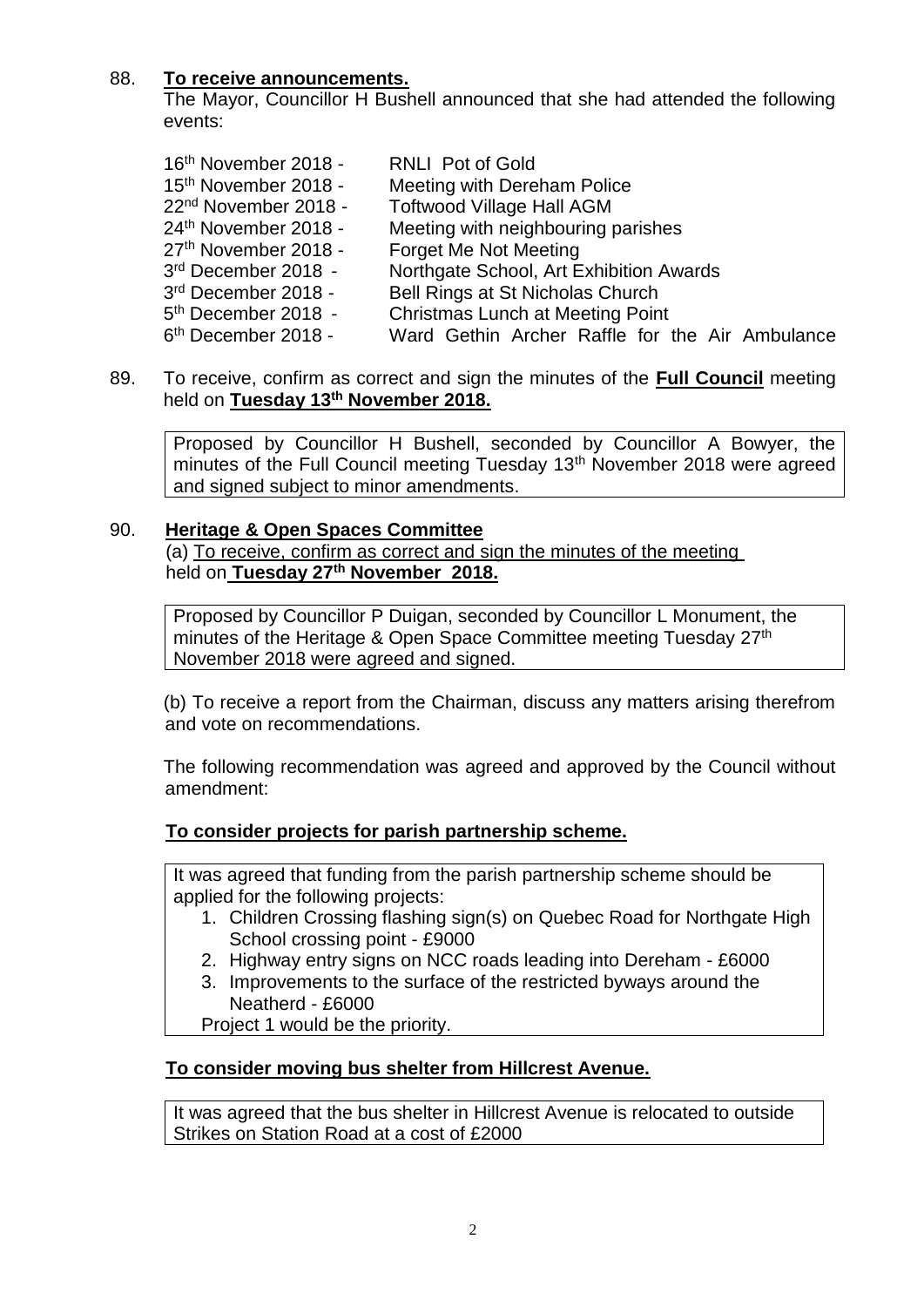# **To confirm design of speed humps on Neatherd track.**

It was agreed that the Sinusoidal 100mm type speed hump which provided most comfort at low speed but discomfort rapidly increases as the speed increases would be installed. The 100mm speed hump would comply with the road traffic regulation 1999. It is hoped that these measures would keep vehicles to a safe 10 mph.

# **To consider scheme for improvements to Neatherd pond.**

It was agreed that the Town Council look at deepening the pond but have a smaller pond, i.e. the volume of water would remain the same but it would be a smaller deep pond rather than a large shallow pond. This should ensure that water remains in the pond during drought periods. The concerns about safety with a deeper body of water would be addressed by making sure that the bed of the pond slopes gently and there is no underwater 'cliff edge'. This work would now go out to tender.

## **To consider installing gate on Neatherd Track to Swanton Morley Road.**

It was agreed that a gate be installed on the Neatherd Track to Swanton Morley Road subject to advice from the Planning Inspectorate.

## **To consider action regarding encroachment on the Neatherd common.**

It was agreed that the Town Clerk contact Breckland Council who as the managers of Neatherd Common are responsible for taking action regarding encroachment.

It was agreed that the Town Council initially write to the householder with regards to them creating a new access across the common from the track to the bungalow, then follow up with legal action if required.

## **To consider action regarding Japanese knotweed on Etling Green.**

It was agreed that the Town Clerk contact Breckland Council stating that the Town Council recognise that there is a disagreement and in the interest of constructively resolving this and any other matters that we offer to share the cost of obtaining counsel opinion.

If Breckland Council does not wish to take up the offer then the Town Council agreed that it would take Counsels opinion on the matter.

### 91. **Recreation Committee**

(a) To receive, confirm as correct and sign the minutes of the meeting held on **Tuesday 27th November 2018.**

Proposed by Councillor A Bowyer, seconded by Councillor L Monument, the minutes of the Recreation Committee meeting Tuesday 27<sup>th</sup> November 2018 were agreed and signed subject to minor amendments.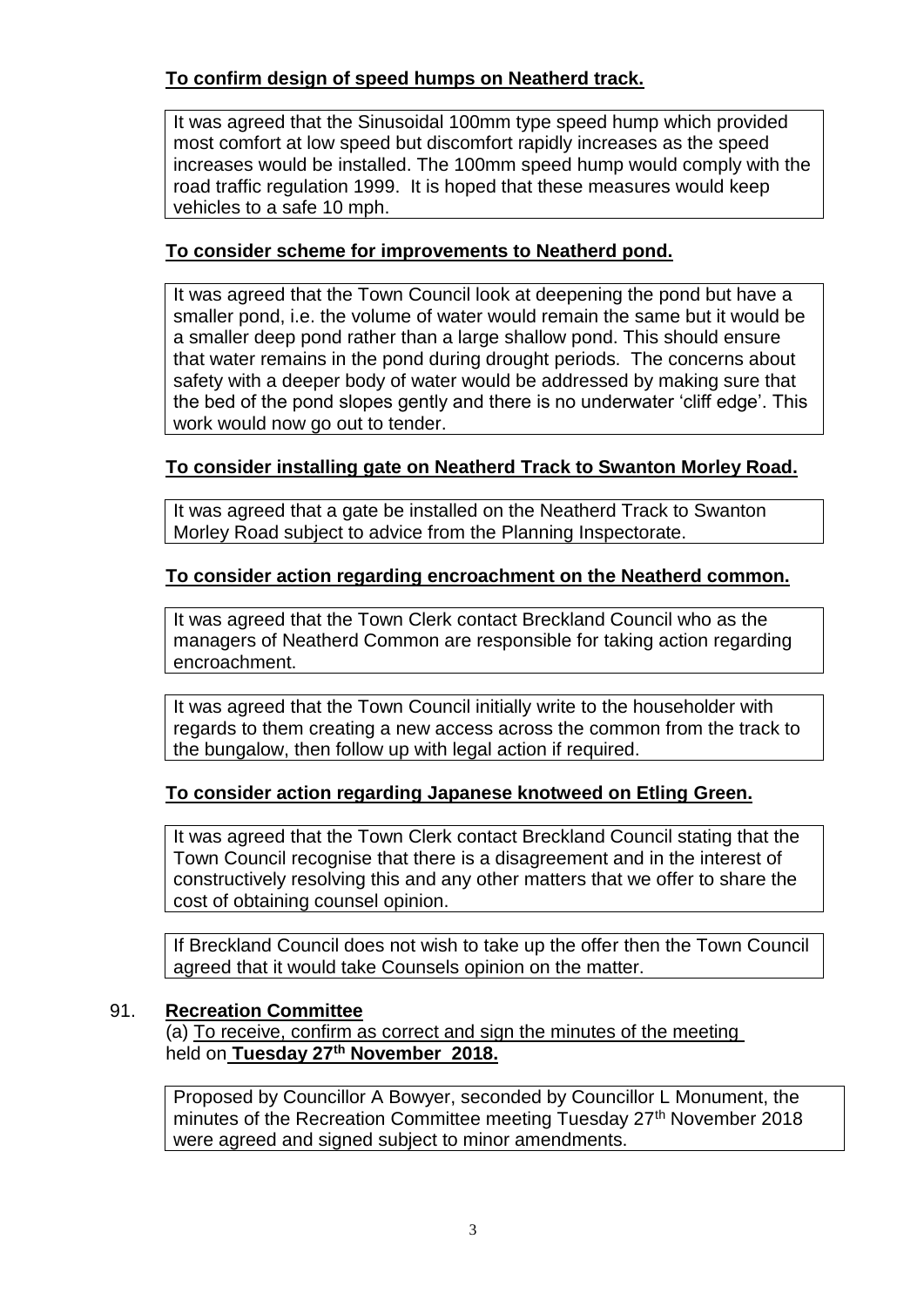(b) To receive a report from the Chairman, discuss any matters arising therefrom and vote on recommendations.

The following recommendation was agreed and approved by the Council subject to minor amendments:

## **To consider handing over grass cutting responsibility at Toftwood Recreation Ground**

It was agreed that Dereham Saints take over the grass cutting at Toftwood Recreation Ground and that for the first season the budget is fixed at £2160 (16 cuts) and the money be claimed in arrears.

## **To consider hedge cutting policy**

The following hedge policy was agreed: Where a council hedge abuts a domestic garden that the hedge is reduced to 5 foot after the winter cut and the top be cut as far as can be reached without using a ladder, but at least to the boundary.

## **To consider resolving boundary issues at Dereham Recreation Ground.**

It was agreed that once the line of the boundary has been established it should be marked with concrete posts and the fence moved to the boundary. This should be carried out as soon as possible and the Town Council would cover the cost as this was not the fault of the current owner.

## 92. **Finance & Governance Committee**

(a) To receive, confirm as correct and sign the minutes of the meeting held on **Tuesday 4th December 2018.**

Proposed by Councillor H Bushell, seconded by Councillor L Monument, the minutes of the Finance & Governance Committee meeting Tuesday 4<sup>th</sup> December 2018 were agreed and signed subject to minor amendments.

(b) To receive a report from the Chairman, discuss any matters arising therefrom and vote on recommendations.

The following recommendation was agreed and approved by the Council subject to minor amendments:

### **To consider grant applications.**

| Organisation                           | <b>Agreed</b> | <b>Total</b> | <b>Reason for grant   Comments</b>                          |                                     |
|----------------------------------------|---------------|--------------|-------------------------------------------------------------|-------------------------------------|
|                                        | grant         | cost         |                                                             |                                     |
| Norfolk and<br>Suffolk 4x4<br>response | £152          | £7,295       | Provide members<br>with new<br>communications<br>system     | Recognition<br>of grant<br>required |
| Dereham<br><b>Band</b>                 | £350          | £420         | Two summer<br>Sunday concerts<br>in Queen Mothers<br>Garden | Recognition<br>of grant<br>required |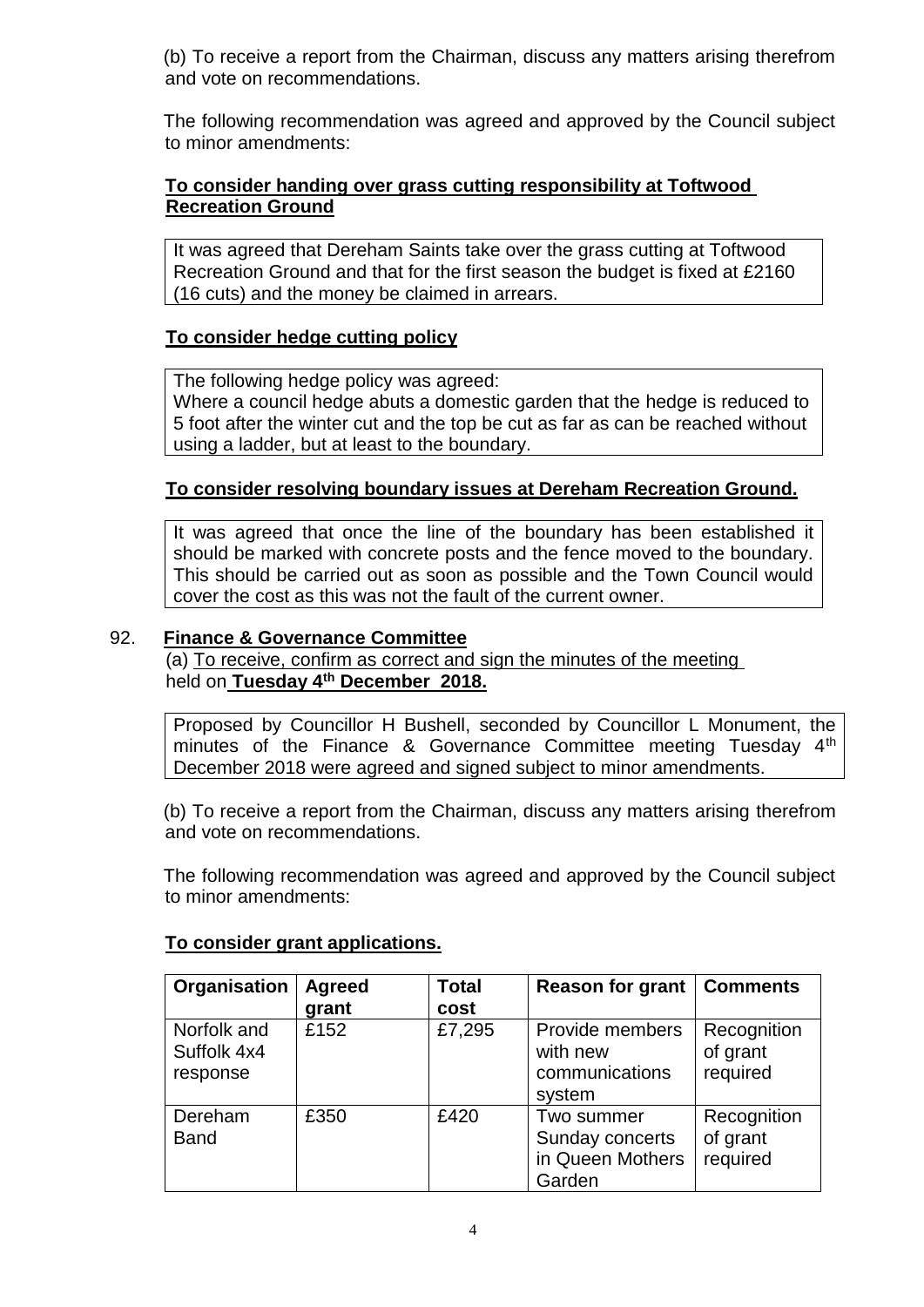# **To consider grant applications for WW1Commemoration.**

It was agreed that a grant of 2,500 go towards the Dereham Carnival Crafters to commemorate Peace day on the 20<sup>th</sup> July 2019. For such a large grant the Council would expect an exceptional level of recognition.

## **To consider paying CAB grant retrospectively.**

In recognition that it was an error on CABs side that the grant for 2015/16 was not applied for, it was agreed that because it would support CABs financial stability that the grant be awarded retrospectively to the level of the budgeted grant for 2015/16.

## **To consider grant for CAB 2018/19**

It was agreed that a grant of £4,500 be awarded to CAB for Financial year 2018/19 and that the budgeted grant be increased to £4,500 for 2019/20.

The Committee expressed the view that next year it would like to have more information regarding contributions from other parishes and that CAB give a presentation to the committee in June.

## **To consider Revenue Budgets 2019-20.**

It was agreed that for one year the Council does not join NALC and SLCC and use the funding towards legal advice from NPLaw and planning advice from Andrea Long - planning consultant, to the same value membership of SLCC and NALC.

## **To consider the 5 year Capital/ Project Budget.**

It was noted the amendments to the budget for 2019/20, and recommended that two reserves be set up one to cover the cost of challenging planning applications £5,000 per year and the second of £15,000 per year to go towards future improvements to the town centre and Market Place.

## **To consider Precept Requirements 2019-20.**

On considering the budgetary requirements for 2019/20 and following years it was agreed that a precept be set at £877,002. This would be a 5.9% increase on a band D property.

### **To consider increases in fees and charges for 2019/20.**

It was agreed that fees and charges be increased by 2.2% across the board with the exception of Market Tolls which would remain the same.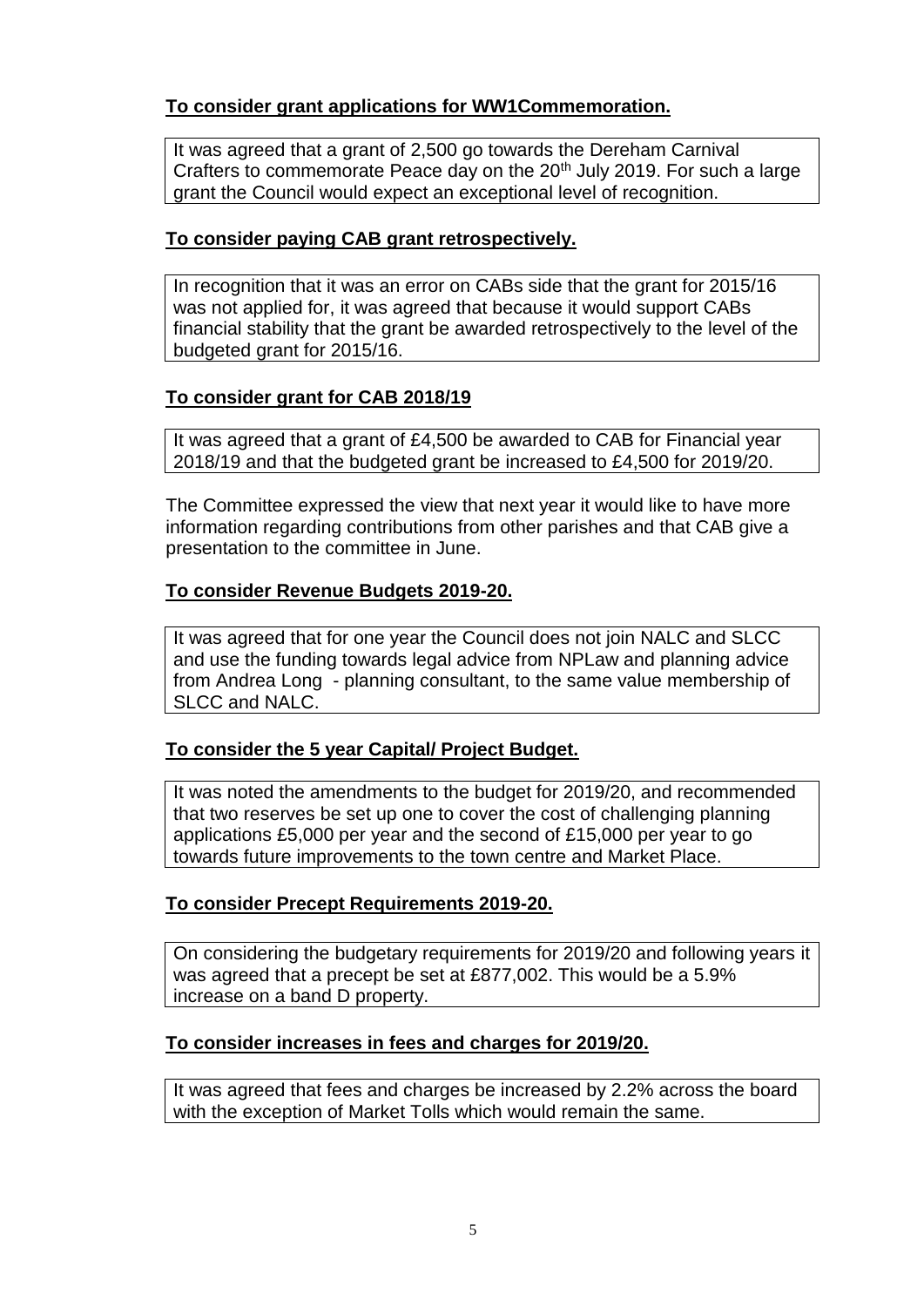# **Update on Council decision to identify additional land for Outdoor Playing Space.**

In order to build a significant reserve towards additional open space it was agreed that any budgetary underspend in 2018/19 be moved into the earmarked reserve for purchase of additional open space.

## **To consider fire security cabinet.**

It was agreed that there was a need for fire security cabinet to protect council documents, and recommended that the purchase goes ahead recognising that the cost would be around £2,500.

#### 93. To receive, confirm as correct and sign the minutes of the **Planning** meeting held on **Tuesday 13th November 2018 and 27th November 2018**

Proposed by Councillor H Bushell, seconded by Councillor P Duigan the minutes of the planning meetings Tuesday 13<sup>th</sup> November 2018 and Tuesday 27<sup>th</sup> November 2018 were agreed and signed subject to minor amendments.

### 94. **To receive and adopt the list of accounts paid, the Financial Statement and list of accounts to be paid.**

Proposed by Councillor H Bushell, seconded by Councillor L Monument the list of accounts paid, the Financial Statement and list of accounts to be paid were agreed and signed.

### 95. **To sign and seal Deed of Easement for Osier Farm, Neatherd Moor**.

It was agreed that the Deed of Easement for Osier Farm, Neatherd Moor could be signed outside a meeting subject to clarification of paragraph 5 Indemnity with the Town Council solicitor.

### 96. **To consider revised Vision for Dereham to 2035.**

The revised Vision for Dereham to 2035 was agreed.

### 97. **Update on letters from Breckland Council.**

Anna Graves, Breckland Councils Chief Executive agreed that the wording of the letter would be changed so that it wasn't rude and unfair to the Town Clerk, instead it would refer to the Town Council as a corporate body.

### 98. **To consider meeting with Breckland Chief Executive.**

It was agreed that the council has a meeting Anna Graves, Breckland Councils Chief Executive on Tuesday 29th January 2019.

It was agreed that the Town Council would meet as a committee on the 22<sup>nd</sup> January 2019 so that Councillors can discuss the issues and be better prepared for the discussions on the 29<sup>th</sup> January 2019.